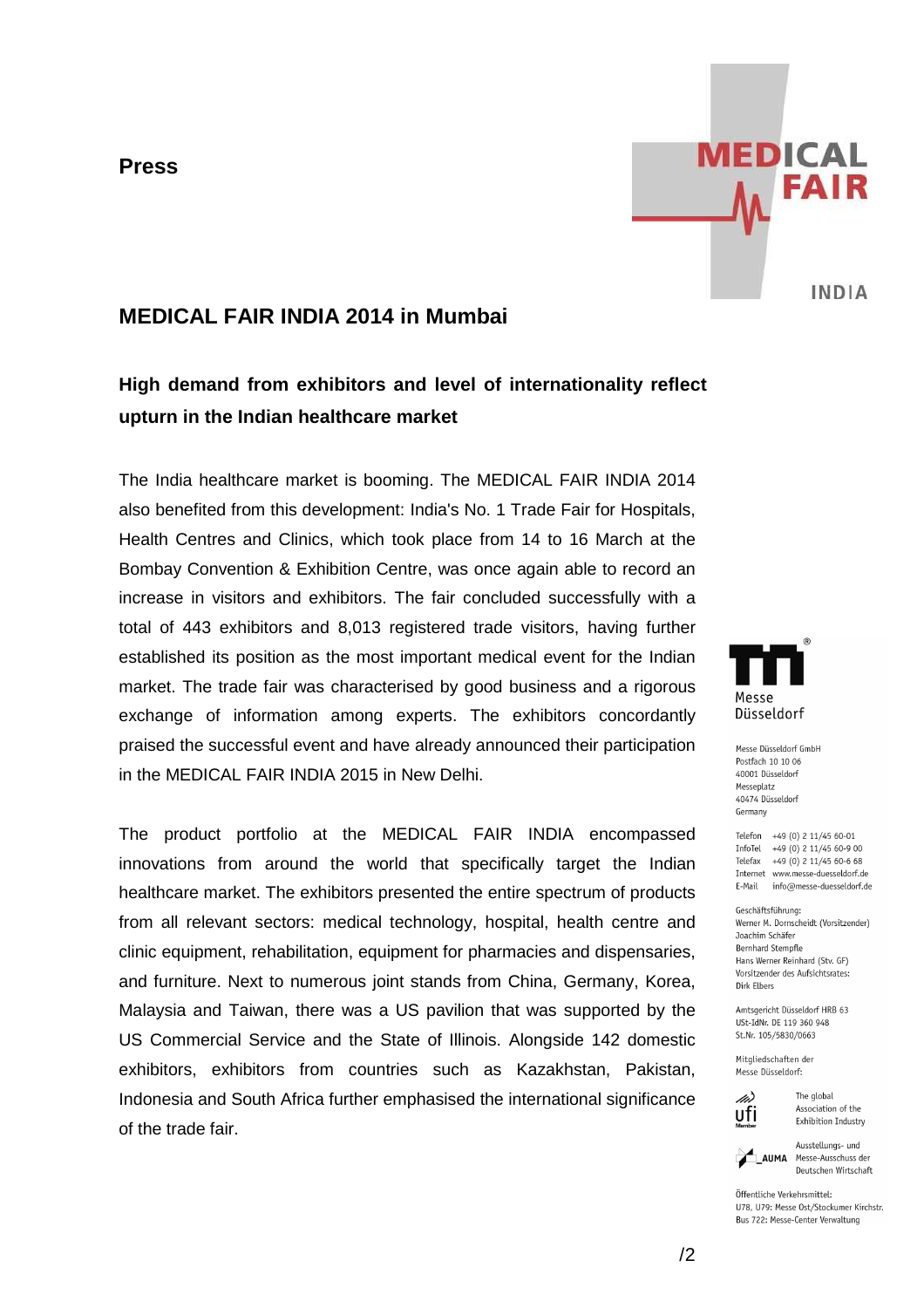Important local partners and partner associations contributed to the success of the MEDICAL FAIR INDIA 201 2014. Two of the most prestigious Indian associations, ADMI – Association of Diagnostic Manufacturers of India, and MSAHITA – Medical Surgical and Healthcare Industry Trade Association, provided valuable support. The assistance supplied by the Indian Association of Sports Medicine and the Indian Association of Physical Medicine and Rehabilitation should also not go without mention. Further cooperation partners included Indian hospitals such as Fortis Healthcare Limited and Indraprastha Apollo Hospitals. ciation of Sports Medicine and the Indian Association of Physical<br>cine and Rehabilitation should also not go without mention. Further<br>eration partners included Indian hospitals such as Fortis Healthcare<br>ed and Indraprastha

Furthermore, renowned international associations and institutions supported the trade fair, such as MREPC (Malaysian Rubber Export Promotion Council), CCCMHPIE (China Chamber Commerce for Import & Export of Medicines & Health Products), KMDICA (Korea Medical De Devices Industrial Cooperative Association), Ubi France, SAMD (Shenzhen Association of Medical Devices), Spectaris, GHE (German Healthcare Export Group), as well as ZVEI (German Electrical and Electronic Manufacturers' Association). The German Federal Minist Ministry of Economy and Technology provided extraordinary support by including the event in their foreign trade fair programme with a promotion initiative. k 2014. Two of the most prestigious Indian<br>ion of Diagnostic Manufacturers of India, and<br>and Healthcare Industry Trade Association,<br>The assistance supplied by the Indian<br>me and the Indian Association of Physical<br>robud also

The MEDICAL FAIR INDIA was able to significantly exceed the numbers from the previous event in Mumbai in 2012 (323 exhibitors, 6,721 trade visitors). The simultaneous three-day conference, as well as the two-day medical forum, which dealt with current trends and topics from the industry, rounded off the widely varied supporting programme. Well-known international speakers from the industry and the healthcare system presented new discoveries in the areas of healthcare and medical technology in lectures and discussion forums.

The next MEDICAL FAIR INDIA takes place from 21 to 23 March 2015 at Pragati Maidan in New Delhi. Further information can be obtained at http://www.medicalfair-india.com, from Messe Düsseldorf, Mr. Stephan Küppers, KueppersS@messe-duesseldorf.de, +49-(0)211-4560-7715, or from Messe Düsseldorf India, Mr. Suraj Ullal, UllalS@md UllalS@md-india.com, +91 (22)-6678-9933. onal speakers from the industry and the healthcare system<br>ed new discoveries in the areas of healthcare and medical<br>ogy in lectures and discussion forums.<br>tt MEDICAL FAIR INDIA takes place from 21 to 23 March 2015 at<br>Maida

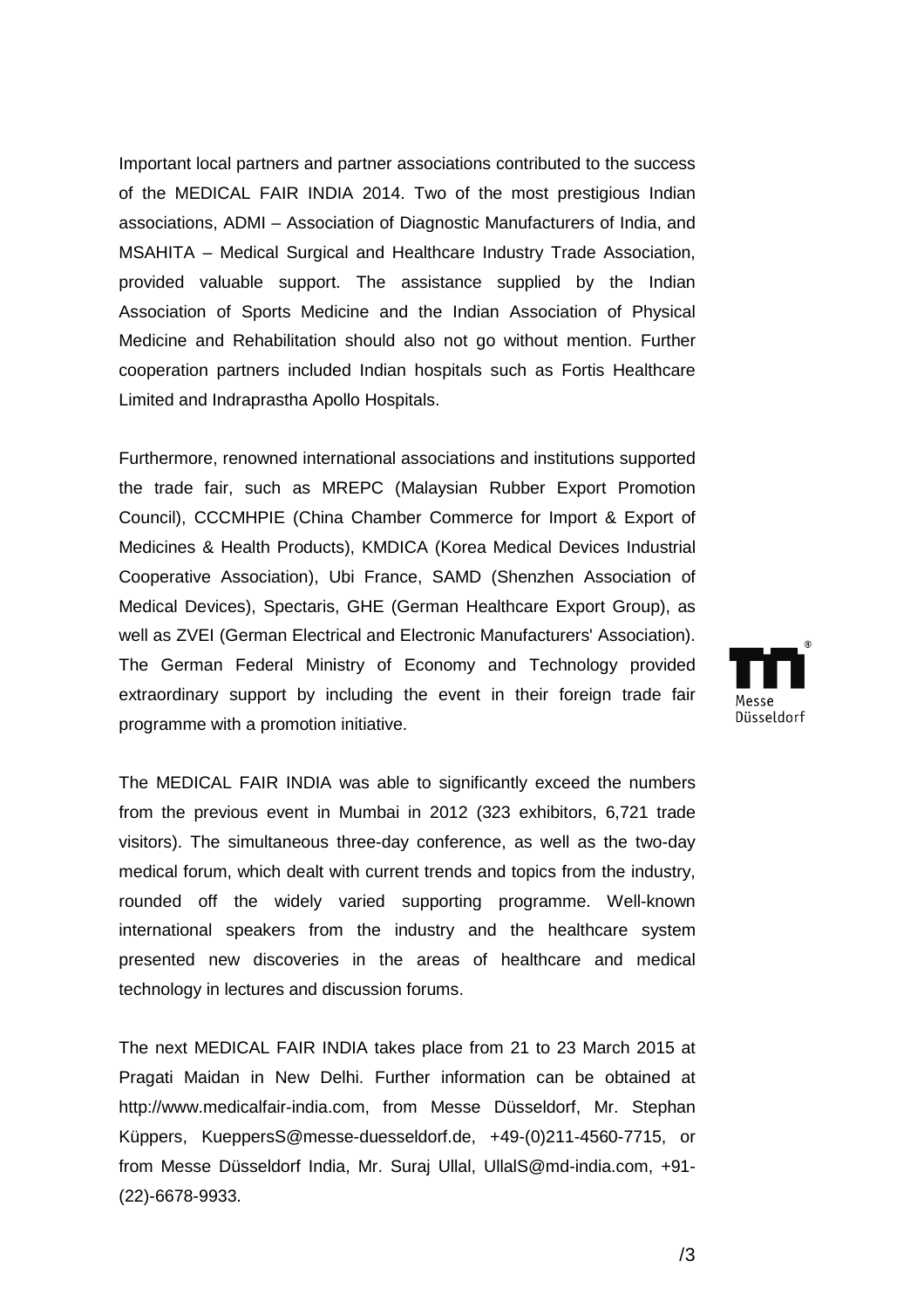#### **Comments on the MEDICA FAIR INDIA 2014:**

"Many thanks for the professional organisation and set-up during MEDICAL FAIR INDIA 2014. The entire fair gives and provides us a great opportunity to explore new business opportunities with our current partners and new customers," praised Thomas Barkey, Managing Director for Barkey GmbH & Co. KG of Germany.

Boukadida Houssem, Export Manager for Arjowiggins Healthcare, emphasised the positive development of the trade fair: "As usual, we saw an excellent organisation, a continuous improvement is noticed. The quality of the visitors has also improved and increased compared to the previous years." ," praised Thomas Barkey, Managing Director for Barkey GmbH &<br>Germany.<br>I Houssem, Export Manager for Arjowiggins Healthcare,<br>ed the positive development of the trade fair: "As usual, we saw

"The organisation at such a massive scale is one reason that the trade fair has been getting bigger every year," said Deepak Dave, Vice President of the Medical Surgical and Healthcare Industry Trade Association (MSAHITA). "India is becoming a major hub in the field of medical devices, and therefore even the government has recognized it by putting it on the priority list. A new bill proposes new standards in regard to medical technology. This law would make it possible for the industry to serve the healthcare sector more quickly and efficiently, and with more certainty."

Markus Baum, Chairman of the German Healthcare Export Group (GHE e.V.) – a group of medical technology export experts – stated, "The e.V.) – a group of medical technology export experts – stated, "The<br>members of the "German Health Export Group" (GHE) e.V. are responsible for 80% of Germany's exports of medical technology products. There is no doubt that India is currently among the leading marketplaces for our products. The MEDICAL FAIR INDIA provides German businesses the perfect opportunity to showcase their products and to enrich their networks with potential customers in this crucial hub."

**We would greatly appreciate a specimen copy in the event of publication.**